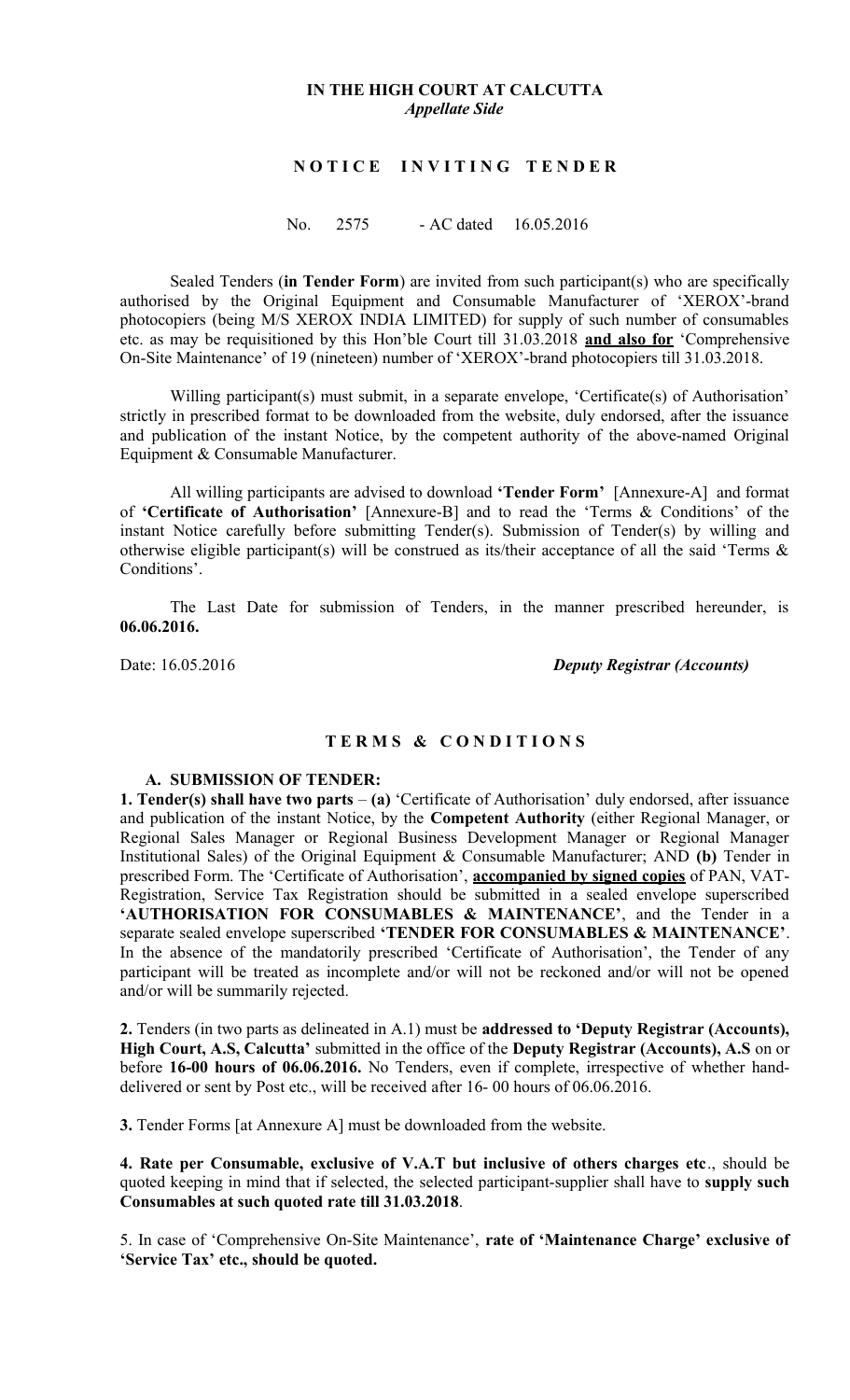#### **B. SUPPLY AND SERVICE CONDITIONS:**

1. Selected participant shall be bound to supply **genuine consumables, the estimated quantities of which are provided hereunder, till 31.3.2018** at the quoted rate**.** 

| Srl. | Consumable                          | <b>Estimated Requirement</b> |
|------|-------------------------------------|------------------------------|
| 1.   | Toner Cartridge for WC5016/WC5020DN | 220 pieces                   |
| 2.   | Drum Cartridge for WC5016/WC5020DN  | 130 pieces                   |
| 3.   | Fuser Assembly for WC5016/WC5020DN  | 9 pieces                     |
| 4.   | Toner Cartridge for WC 5225         | 28 pieces                    |
| 5.   | Drum Cartridge for WC 5225          | 20 pieces                    |
| 6.   | Fuser Assembly for WC 5225          | 5 pieces                     |
| 7.   | Toner Cartridge for WC 5638/WC238   | 20 pieces                    |
| 8.   | Drum Cartridge for WC 5638/WC238    | 14 pieces                    |
| 9.   | Fuser Assembly for WC 5638/WC238    | 3 pieces                     |

- 2. In case of any complaint regarding any consumable supplied**, the same should be replaced without any extra cost within 1 (one) working day,** failing which appropriate action(s) will be taken against the selected participant as per the decision of the Competent Authority of this Hon'ble Court.
- 3. The selected participant shall be bound to provide **'Comprehensive On-Site Maintenance'** of the photocopiers described below till 31.03.2018, **that is for approximately 22 months**, in *'as is, how is, where is'* condition. 'Comprehensive On-Site Maintenance' shall mean and include replacement of defective spares **with new, original spares** (except Fuser Assembly), attending to **Preventive Maintenance** of each and every photocopier once every month irrespective of Service Call(s), respond to regular Service Calls within 1 (one) working day, **provision of alternative photocopier** in case any listed photocopier needs to be taken away for Workshop Repairing, **cleansing** of glasses, facials, lenses and receptors.

| Srl.             | Model           | <b>Serial Numbers</b>                                                   |
|------------------|-----------------|-------------------------------------------------------------------------|
| $\vert$ 1.       | WC5016          | 3318484227, 3328535725, 3317417151, 3317409221, 3317416155              |
|                  |                 | $=$ 5 photocopiers                                                      |
| $\overline{2}$ . | <b>WC5020DN</b> | 3330404182, 3330403437, 3330427921, 3315228076, 3315227193, 3313635090, |
|                  |                 | 3313635073, 3330426968, 3315176670, 3315154757, 3315155583              |
|                  |                 | $= 11$ photocopiers                                                     |
| 3.               | WC5225          | $3315706415 = 1$ photocopier                                            |
| $\overline{4}$ . | WC5638          | $3631571670 = 1$ photocopier                                            |
|                  | WC238           | $2233914986 = 1$ photocopier                                            |

- 4. In case of any irregularity, delinquency, improper supply or service, delay in supplying or servicing, **'Liquidated Damages'** of upto 50% of Billed Amount shall be realised by the Hon'ble Court from the selected participant.
- 5. **In case of supply,** payment(s) shall be released within 3 (three) months from the date of submission of Bill(s) after supply(s)/service(s), **subject to availability of fund**.
- 6. **In case of 'Comprehensive On-Site Maintenance',** 50% of Gross Maintenance Charge will be released after completion of one month's servicing, another 25% after 30.04.2017, and the remaining 25% after 31.03.2018, subject to availability of fund.

### **C. OPENING OF TENDER:**

**1**. Tenders, if considered valid and complete, will be opened jointly by Joint Registrar (General Administration-II), A.S and Deputy Registrar (Accounts), A.S, Asstt. Registrar-VI, A.S on **06.06.2016 at 4.15 p.m.**

## **D. GENERAL:**

**1**. Canvassing by any participant, in any form, will render its disqualification.

**2**. The Hon'ble Court may issue Purchase Order in favour of any such participant whose Tender is valid and complete, and whose Tender/Offer has been reasonably regarded as substantially approvable. In this regard, the decision of the Competent Authority of this Hon'ble Court will be final and binding upon all concerned.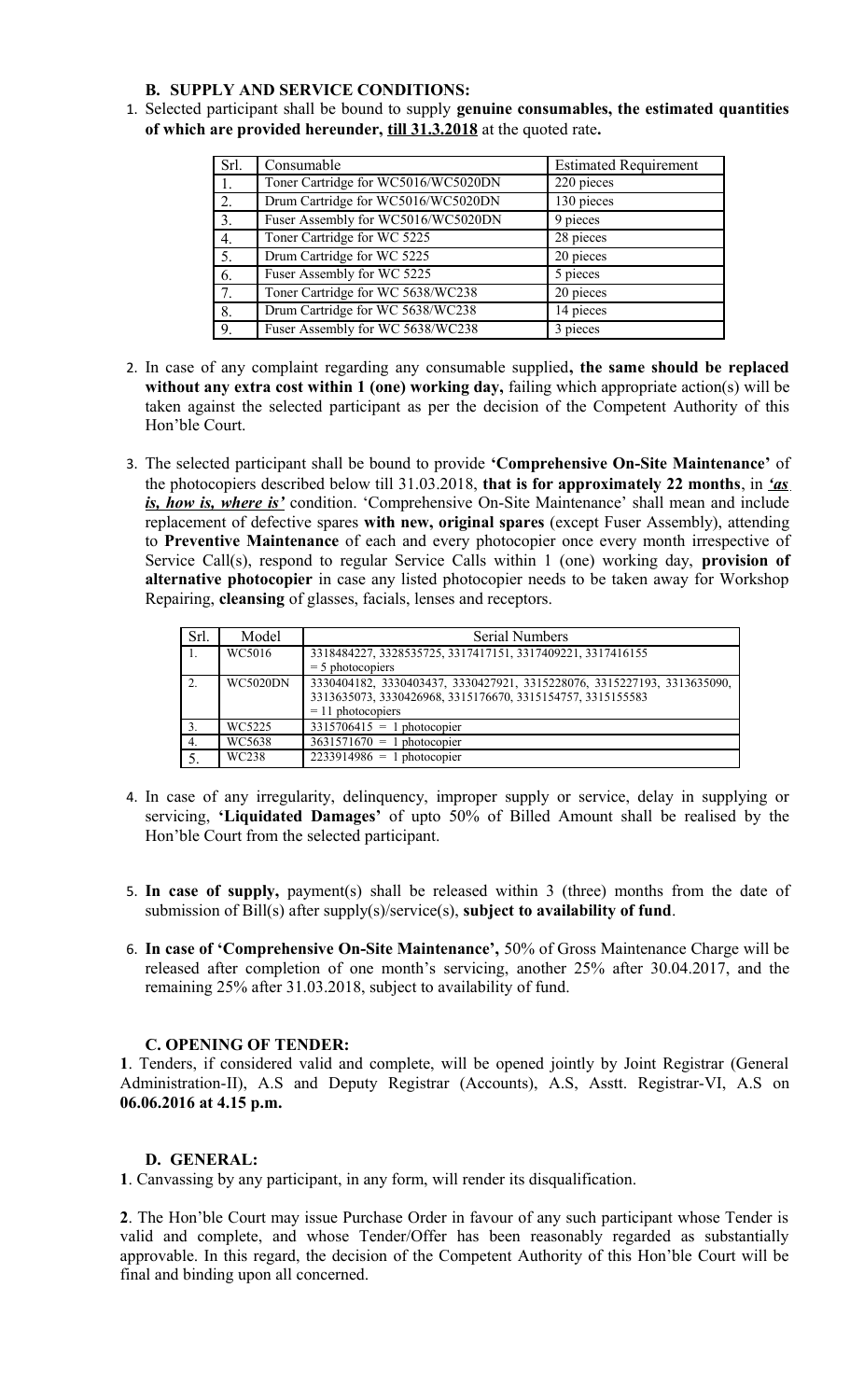**3**. The Hon'ble Court may cancel the instant process at any point of time without ascribing any reason whatsoever.

### **E. POST-SELECTION DUTIES AND OBLIGATIONS**

**1**. The selected participant(s) **shall be bound** to supply the requisitioned number of the listed consumables and to provide 'Comprehensive On-Site Maintenance' at the rate(s) approved by the Competent Authority of this Hon'ble Court till 31.3.2018.

**2**. The selected participant **shall not increase such approved rates** before the expiry of the said term(s).

**3**. The Hon'ble Court's administration may, if considered necessary, employ and/or engage qualified third party agency to examine the genuineness of the consumables supplied by the selected participant. In case of detection of any irregularity in the quality of the consumables supplied by the selected participant, the administration of the Hon'ble Court may take any such punitive action or actions as it may consider appropriate, apart from charging **'Liquidated Damages'** of upto 50% of Billed Amount.

**4**. The selected participant **shall be bound** to supply such consumables earliest **within 7 (seven) days from the date of requisition in any form**, or within such date as shall be mentioned in Work Order / Purchase Order, whichever is later.

## **XXXXXXXXXXXXXXXXXX**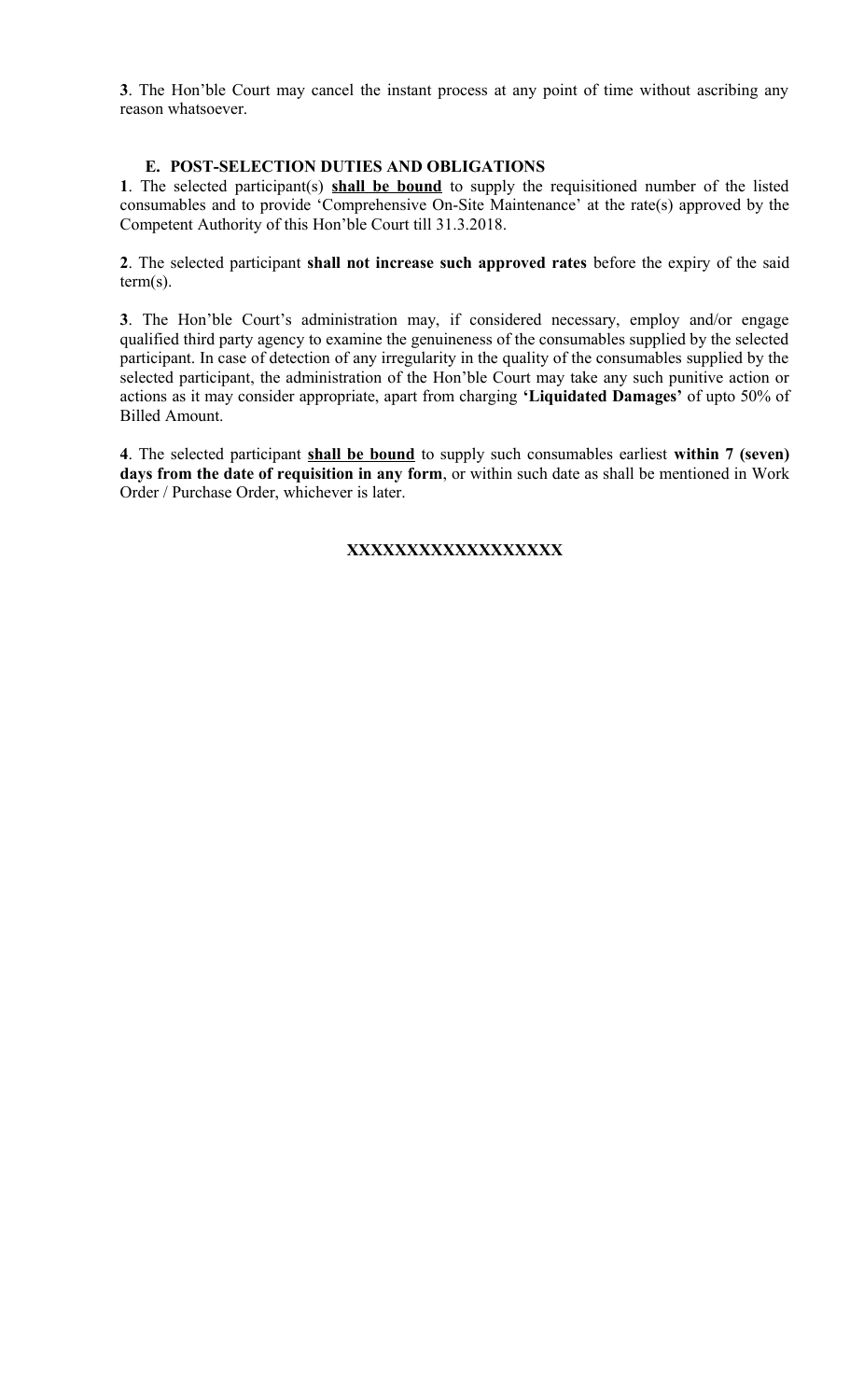## **ANNEXURE – A**

### **TENDER FORM**

## *The Deputy Registrar (Accounts), High Court, A.S, Calcutta.*

### **Sub**: Tender for Consumables etc. Ref: Hon'ble Court's Notice Inviting Tender bearing number \_\_\_\_\_\_\_\_\_\_\_\_\_\_\_\_\_\_\_\_\_

Sir,

In respect of the captioned N.I.T, we are to offer our following rate for genuine Consumables etc. and for 'Comprehensive On-Site Maintenance' till 31.03.2018. Sir, we have read and understood the Terms & Conditions contained in the said Notice Inviting Tender and we are to delightfully express our agreement to those. Our rates, exclusive of V.A.T , and Service Tax etc., but inclusive of all other charges etc. are as follow:

| Srl | Consumable                          | Estimated   | Rate (ex-Vat) |      | Gross Price (ex- |  |
|-----|-------------------------------------|-------------|---------------|------|------------------|--|
|     |                                     | Requirement |               | VAT) |                  |  |
|     | Toner Cartridge for WC5016/WC5020DN | 220 pieces  |               |      |                  |  |
| 2.  | Drum Cartridge for WC5016/WC5020DN  | 180 pieces  |               |      |                  |  |
| 3.  | Fuser Assembly for WC5016/WC5020DN  | 9 pieces    |               |      |                  |  |
| 4.  | Toner Cartridge for WC 5225         | 28 pieces   |               |      |                  |  |
| 5.  | Drum Cartridge for WC 5225          | 20 pieces   |               |      |                  |  |
| 6.  | Fuser Assembly for WC 5225          | 5 pieces    |               |      |                  |  |
| 7.  | Toner Cartridge for WC 5638         | 20 pieces   |               |      |                  |  |
| 8.  | Drum Cartridge for WC 5638/WC238    | 14 pieces   |               |      |                  |  |
| 9.  | Fuser Assembly for WC 5638/WC238    | 3 pieces    |               |      |                  |  |

| Srl            | Model           | <b>Serial Numbers</b>                           | Maintenance    | Gross Maintenance   |
|----------------|-----------------|-------------------------------------------------|----------------|---------------------|
|                |                 |                                                 | Charge (ex-S.T | Charge (ex-S.T etc) |
|                |                 |                                                 | $etc.$ )       |                     |
| $\mathbf{1}$ . | WC5016          | 3318484227, 3328535725, 3317417151, 3317409221, |                |                     |
|                |                 | $3317416155 = 5$ photocopiers                   |                |                     |
| 2 <sub>1</sub> | <b>WC5020DN</b> | 3330404182, 3330403437, 3330427921, 3315228076, |                |                     |
|                |                 | 3315227193, 3313635090, 3313635073, 3330426968, |                |                     |
|                |                 | 3315176670, 3315154757, 3315155583              |                |                     |
|                |                 | $= 11$ photocopiers                             |                |                     |
| 3.             | WC5225          | $3315706415 = 1$ photocopier                    |                |                     |
| 4.             | WC5638          | $3631571670 = 1$ photocopier                    |                |                     |
| 5.             | <b>WC238</b>    | $2233914986 = 1$ photocopier                    |                |                     |

Thanking you, Yours faithfully,

(*Signature with Date and Stamp)*

 $\mathcal{L}_\text{max}$  , and the set of the set of the set of the set of the set of the set of the set of the set of the set of the set of the set of the set of the set of the set of the set of the set of the set of the set of the

Name: Designation:

Name of the Firm/Company etc. : \_\_\_\_\_\_\_\_\_\_\_\_\_\_\_\_\_\_\_\_\_\_\_\_\_\_\_\_\_\_\_\_\_\_\_\_\_\_\_\_\_\_\_\_\_\_\_\_\_\_

Registered Address with Contact Number:

PAN :

 $\_$  , and the contribution of the contribution of the contribution of the contribution of  $\mathcal{L}_\text{max}$